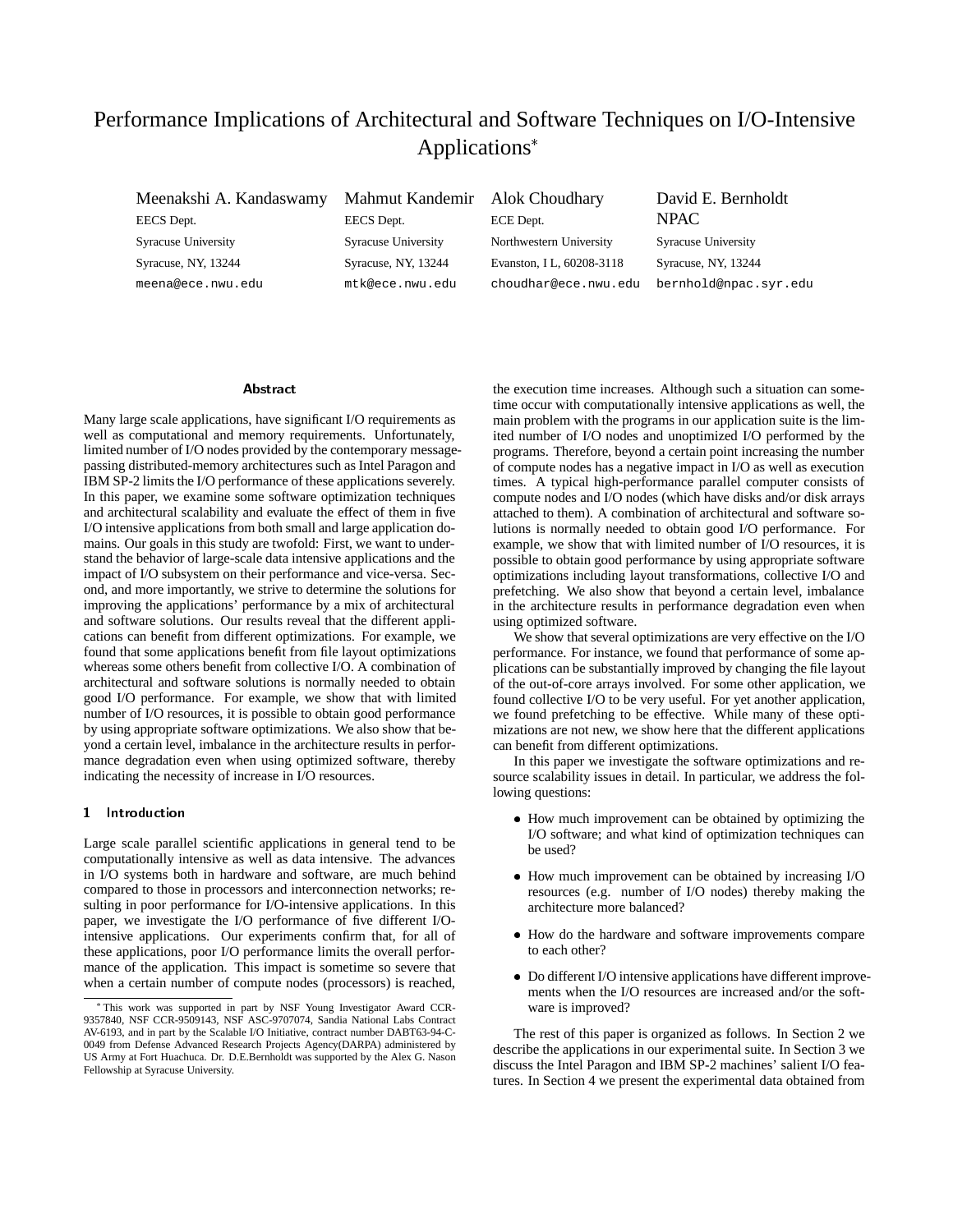original (unoptimized) programs, discuss the individual optimizations and explain how they improve the I/O as well as the overall performance of the applications. In Section 5 we discuss the related work and present the conclusions of the paper.

#### $2^{\circ}$ **Applications**

In this study we focus on five different I/O intensive parallel applications written in Fortran by using message-passing constructs, ranging from 500 lines of code to 19,000 lines (up to 538,000 lines if accompanying libraries are included). The important characteristics of these applications are given in Table 1. SCF 1.1 and SCF 3.0 are from computational chemistry domain and are very large applications [8]. AST is an astrophysics code; BTIO is disk-based version of a flow-solver program from NAS benchmarks [4]; and FFT is a 2-D out-of-core FFT program. More details on the applications can be found in [6]. Below, we give a summary of the various applications.

**SCF 1.1** The Hartree-Fock method obtains the energy and wave function of a molecular system by iterating over two basic steps until self-consistency (SCF) is obtained. At the heart of the Hartree-Fock method is the construction of the Fock matrix  $F$  and in the process about  $\mathcal{N}^4$  integrals must be evaluated, where  $\mathcal N$  is the dimension of the basis set of the input. The values of these integrals remain constant throughout the iterations and evaluating each integral is a non-trivial computation, involving 300–500 floating point operations, on average. To lend perspective to these figures, it is worth mentioning that the design goal for SCF 1.1's SCF module is calculations of 1,000 atoms with basis sets of 10,000 functions, which would involve as many as  $10^{16}$  integrals. In the HF algorithm, the integrals constitute the largest volume of data and a sizable computational expense. In a disk-based implementation, the integrals are computed on the first iteration and written to disk, then read from disk rather than being recomputed for each subsequent iteration. In the write phase, each node writes a private file of the integrals it evaluated during first construction of the Fock matrix. The read phase, on the other hand, consists of several iterations. In each iteration, each processor reads its private file in its entirety. SCF 1.1 application code consists of about 16,500 lines of code and about 225,000 lines when supporting libraries are included.

SCF 3.0 The SCF 3.0 parallel computational chemistry package encompasses a broad range of functionality, including the selfconsistent field (SCF) module. In SCF 1.1, calculations could be either "direct", meaning that integrals are re-computed for every iteration of the SCF algorithm, or "disk-based", meaning that integrals are evaluated once and written to disk during the first iteration, then read from disk on every subsequent iteration. The semi-direct SCF 3.0 approach is a compromise between the two, where limits may be specified on the size of disk files, and any integrals which are not stored on disk are recomputed. Some attempt is made to arrange the integral evaluation from most to least expensive, so that those integrals which must be recomputed on every iteration are generally less expensive than those kept on disk. Finally, to help account for the difference in load balance between the evaluation of integrals (on the first iteration) and reading them from disk (subsequent iterations), the sizes of the integral files are balanced (currently to within 10% or 1 MB, whichever is larger) after writing is complete. In addition to change in the SCF module itself, there have also been changes to the I/O part of the application from the 1.1 to 3.0 releases.

FFT The fast Fourier Transform (FFT) is widely used in many areas such as digital signal processing, partial differential equation solutions and various other scientific and engineering problems. We implemented 2-D out-of-core FFT on the Intel Paragon. The 2- D out-of-core FFT consists of three steps: (1) 1-D out-of-core FFT, (2) 2-D out-of-core transpose, and (3) 1-D out-of-core FFT. The 1-D FFT steps consist of reading data from the two-dimensional out-of-core array and applying 1-D FFT on each of the columns. In order to perform 1-D out-of-core FFTs, the data on disk is stripmined into memories of compute nodes. This step is highly parallel, limited in general only by the size of the available memory and individual processor speeds. After this, the processed columns are written to file. In the transpose step, the out-of-core array is staged into memory, transposed and written to a file. This step is very expensive in terms of both I/O and communication. The innermost loop of the transpose routine uses two disk resident files one of them is transposed into the other.

**BTIO** BTIO application simulates the I/O required by a pseudotime-stepping flow solver. It is a disk-based version of a program from NAS parallel benchmark suite [4]. The main operation in the code is periodic writes performed by all processors to a multidimensional array stored in a file. Note that periodic write operations are used by such applications for check-pointing and/or offline visualization and analysis of data. The code contains a lot of seek operations which in turn causes the performance to be poor. It represents the class of write dominant I/O intensive applications.

AST The astrophysics application [11] performs a study of highly turbulent convective layers of late-type stars such as the sun. The application simulates the gravitational collapse of self-gravitating gaseous clouds due to the Jeans instability process. This is the fundamental mechanism through which inter-galactic gases condense to form stars. It uses the piecewise parabolic method to solve the compressible Euler equations and a multi-grid elliptic solver to compute the gravitational potential. The application uses several distributed arrays and processes them and writes them on to the disk to one common shared file. The reasons that this application performs I/O is threefold, namely, check-pointing [1], data analysis, and visualization. All the three cases make the I/O mainly writeintensive, except when there is a restart of the application from previously check-pointed data, it becomes read-intensive. The application uses several data arrays that are processed during the course of the application and are stored on disk in one file in columnmajor order for data analysis and check-pointing purposes. For visualization purposes several shared files are created by the application. The original application performs I/O accesses in small non-contiguous chunks.

#### $\overline{\mathbf{3}}$ **Platforms**

In this Section we summarize some of the salient characteristics of our platforms, Intel Paragon and IBM SP-2, emphasizing the I/O capabilities. The reason that we use these platforms is the fact that both machines represent a class of distributed-memory messagepassing architectures that present the user with scalable I/O architectures. Also the parallel file systems (PFS [9] in Paragon and PIOFS [3] in SP-2) on these machines are versatile and enable the users to code a variety of optimization techniques. The large scale applications in our experimental suite are available to us at these machines. Finally, these architectures are widely used by the scientists, so represent natural targets in our experimental study.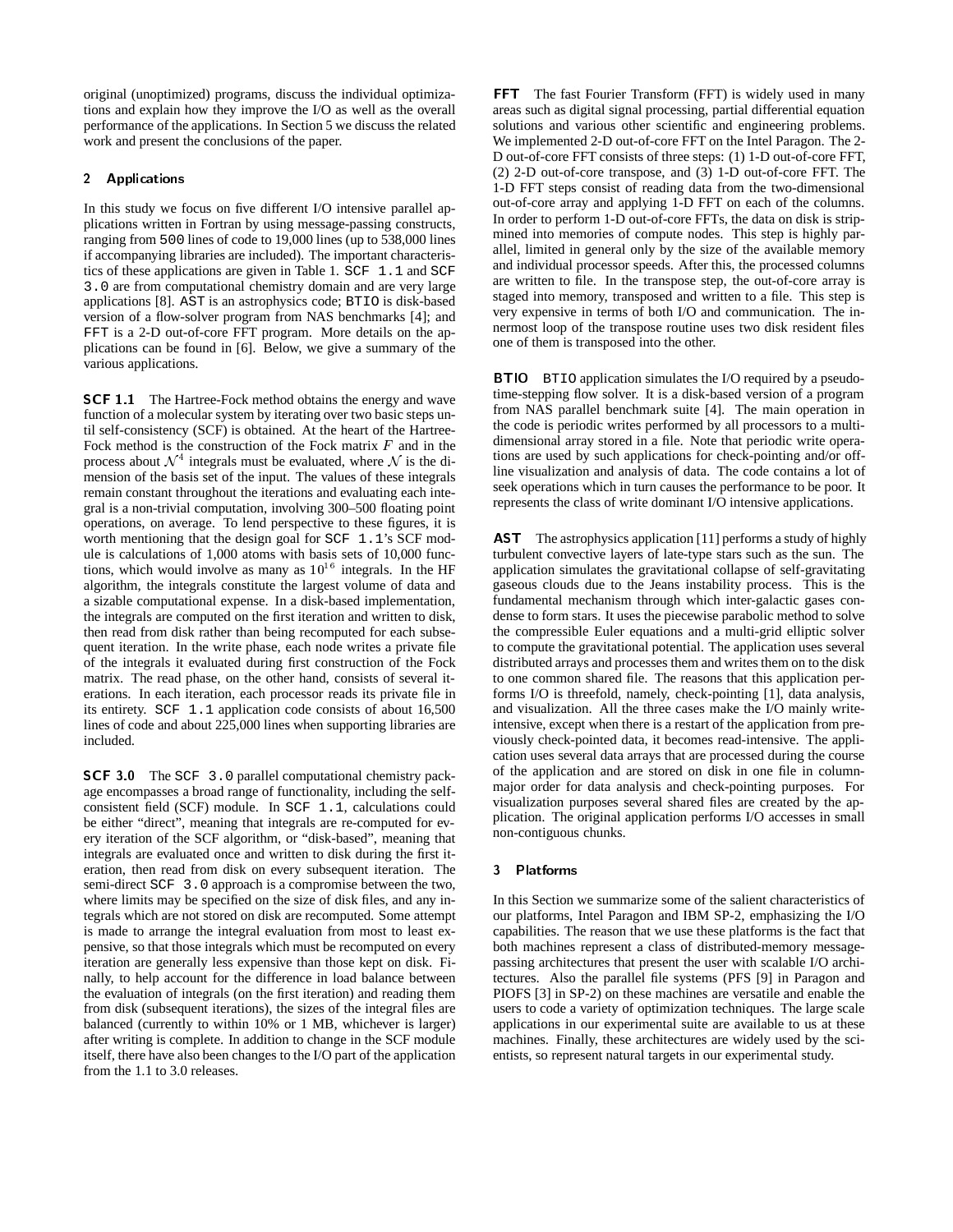Table 1: Applications in our experimental suite and their important characteristics.

| Application        | Source           | Lines  | <b>Description</b>                          | Platform | Type of $IO$                             |
|--------------------|------------------|--------|---------------------------------------------|----------|------------------------------------------|
| SCF 1.1            | PNL              | 16.500 | self consistent field computation           | Paragon  | writes integrals to disk, and reads them |
| SCF <sub>3.0</sub> | PNL              | 19,000 | self consistent field computation           | Paragon  | writes integrals to disk, and reads them |
| <b>FFT</b>         | authors          | 500    | 2D out-of-core FFT                          | Paragon  | reads and writes two matrices            |
| <b>BTIO</b>        | <b>NASA</b> Ames | 6713   | simulates the I/O required by a flow solver | $SP-2$   | periodic writes of arrays                |
| AST                | Univ. of Chicago | 17000  | simulates gravitational collapses of clouds | Paragon  | writes arrays for check-pointing         |

Table 2: I/O Summary of the original version of SCF 1.1 for LARGE input : 4 processors [Total I/O time is 4.4 Hours].

| <b>Oper</b> | <b>Oper</b> | <b>I/O Time</b> | Vol  | % of I/O | $%$ of exec |
|-------------|-------------|-----------------|------|----------|-------------|
|             | Count       | (Sec)           | (GB) | time     | time        |
| Open        | 19          | 1.97            |      | 0.00     | 0.00        |
| Read        | 566,315     | 60,284.31       | 37   | 95.56    | 51.66       |
| Seek        | 994         | 8.01            |      | 0.01     | 0.01        |
| Write       | 40,331      | 2,792.11        | 2.5  | 4.43     | 2.39        |
| Flush       | 49          | 0.25            |      | 0.00     | 0.00        |
| Close       | 14          | 0.46            |      | 0.00     | 0.00        |
| All I/O     | 607,722     | 63,087.11       | 39.5 | 100.00   | 54.06       |

Table 3: I/O Summary of PASSION version of SCF 1.1 for LARGE input : 4 processors [Total I/O time is 2.5 Hours].

| <b>Oper</b> | <b>Oper</b> | <b>I/O Time</b> | Vol  | $%$ of I/O | $%$ of exec |
|-------------|-------------|-----------------|------|------------|-------------|
|             | Count       | (Sec)           | (GB) | time       | time        |
| Open        | 19          | 0.65            |      | 0.00       | 0.00        |
| Read        | 566,330     | 33,805.21       | 37   | 95.38      | 37.73       |
| Seek        | 604,342     | 256.56          |      | 0.72       | 0.29        |
| Write       | 40,336      | 1,380.79        | 2.5  | 3.90       | 1.54        |
| Flush       | 49          | 0.15            |      | 0.00       | 0.00        |
| Close       | 14          | 0.37            |      | 0.00       | 0.00        |
| All I/O     | ,211,090    | 35,443.72       | 39.5 | 100.00     | 39.56       |

Intel Paragon The Paragon that we use for FFT experiments consists of 56 compute nodes, 3 service nodes, and 1 HIPPI node. The compute nodes are arranged in a two-dimensional mesh comprised of 14 rows and 4 columns. The compute nodes use the Intel i860 XP microprocessor and have 32 MBytes of memory each. The i860 has a peak performance of 75 MFlops, yielding a system peak speed of 4.2 GFlops. The total memory capacity of the compute partition is around 1.8 GBytes. For the other experiments except BTIO we use a Paragon machine with 512 compute nodes, and has service (I/O) partitions of sizes 12, 16 and 64. The compute node topology is mesh and the processor characteristics are the same as the small Paragon mentioned above. In the experiments, we use 12, 16 and 64 node I/O partitions. In both machines, the parallel file system, PFS, stripes the user files across the available I/O nodes in a round-robin fashion. The default stripe unit size, which is 64 KB, is used in all of our experiments, except SCF 1.1 where we make experiments with different stripe unit sizes.

IBM SP-2 For BTIO application, we use an SP-2 with 80 nodes. All nodes that are used in the experiments were RS/6000 Model 390 nodes with at least 256 MB memory. The parallel file system, PIOFS [3], distributes the files across multiple I/O nodes. Only four out of the five I/O nodes are available for the user files, and each such node has four 9 GB SSA disks attached to it. The fifth node is the directory server. The striping unit (called BSU in the PIOFS) is 32 KB.

#### 4 Optimizations and Performance Comparison

In this section, we present experimental results on our program suite, and explain some of the techniques which improve the I/O performance of the applications.

# 4.1 Experimental Methodology

Our experimental methodology is as follows: For each application, we applied several software optimizations but due to lack of space we present only the results of most effective optimizations. Based on the platform on which we ran the application on we also changed the number of I/O nodes to observe its impact on the application's I/O behavior. In the small Paragon machine we used 2 and 4 I/O node subsystems, the only available partitions. In the large Paragon, we used 12, 16, and 64 I/O node partitions. In the SP-2, on the other hand, the number of I/O nodes is fixed at four, which is the only available partition.

### 4.2 SCF 1.1: effect of efficient interface and prefetching

We investigated the performance of SCF 1.1 for small as well as large number of compute nodes separately. The results for the small number of compute nodes are summarized in three bar charts given in Figure 1. In fact, that figure presents a summary of an incremental evaluation of the I/O optimizations that we performed for this application for small processor sizes. We consider three representative inputs which we call SMALL, MEDIUM and LARGE. An important observation about this application is that the programmers have reasonably optimized the I/O related parts of the programs. Instead of directly using the access pattern imposed by the application, they first pack the data to be written onto disk in larger chunks and then write the packed chunk in a single I/O call. While this effort renders further I/O optimizations difficult; it makes the applications' I/O pattern amenable to prefetching. In these experiments, we evaluated three versions of the application: (1) original version [8] with Fortran I/O. This version was obtained from PNL; (2) an optimized version which uses PASSION [10] (from Northwestern University) I/O calls; (3) an optimized version which uses PASSION prefetch calls. We represent each optimization combination in Figure 1 with a five-tuple of (V,P,M,Su,Sf) where, V is the version used (O - original version with Fortran I/O calls, P - optimized version with PASSION I/O calls, F - optimized version with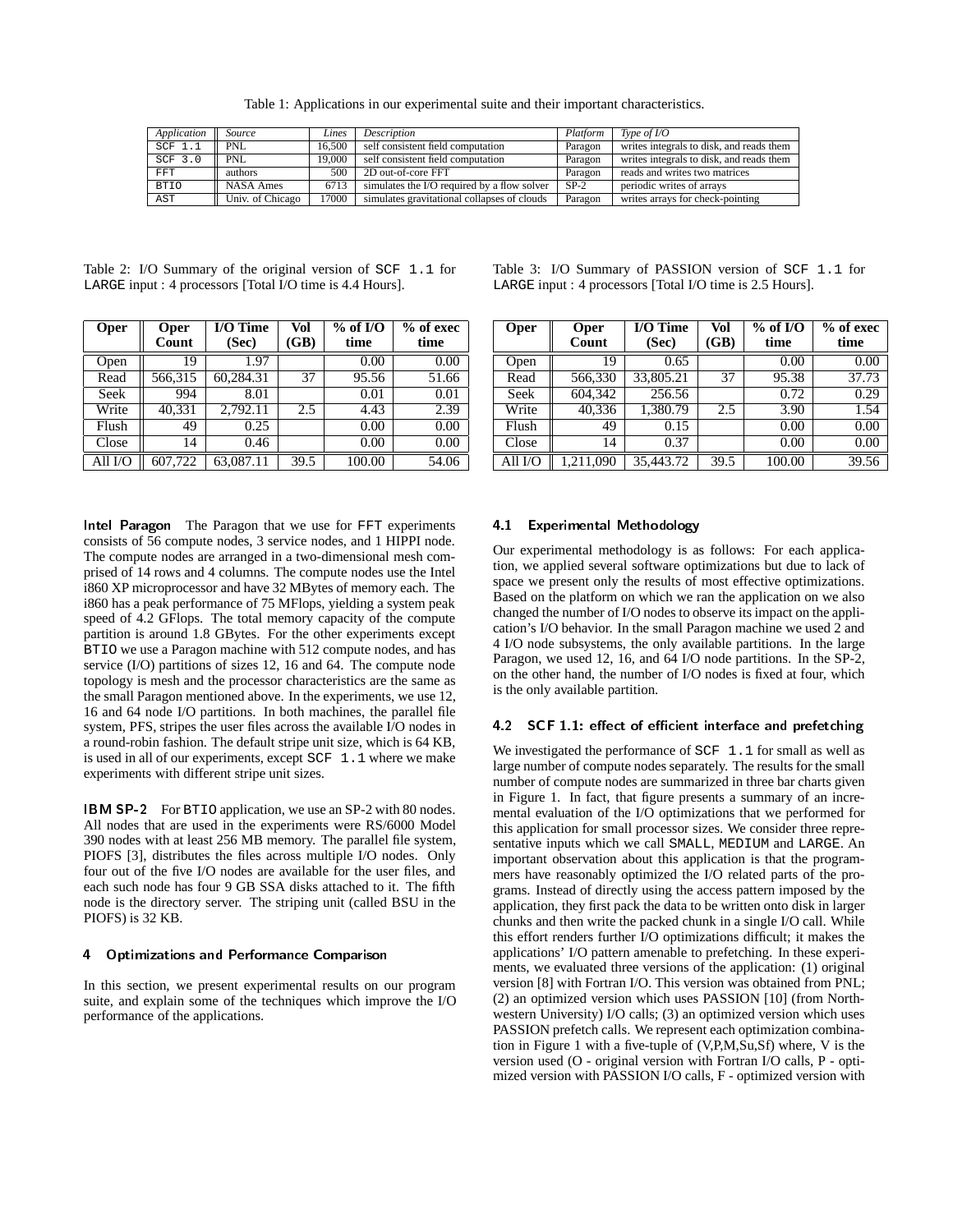

Figure 1: Impact of optimizations on different input sizes for SCF 1.1 on Intel Paragon. The number of basis functions ( $N$  – problem size) for SMALL, MEDIUM and LARGE are 108, 140 and 285 respectively. The configuration tuples are : I -  $(O, 4, 64, 64, 12)$ ; II -  $(P, 4, 64, 64, 12)$ ; III -(F,4,64,64,12); IV - (F,32,64,64,12); V - (F,32,256,64,12); VI - (F,32,256,128,12); VII - (F,32,256,128,16). [For small number of processors, the application-related factors are more effective than system-related factors]. (a) (b)



Figure 2: Performance summary for SCF 1.1 for LARGE input on Intel Paragon [Up to 64 compute nodes optimized versions perform well; beyond 64 compute nodes the unoptimized version with larger number of I/O nodes performs better].

PASSION prefetch calls); P is the number of processors; M is the available memory to the application (in KB); Su is the stripe unit size (in KB); and Sf is the stripe factor (number of I/O nodes in this case). The tuple (O,4,64,64,12) corresponds to the default configuration. For the measurement of the I/O times in the prefetching versions, we take into account the I/O, wait and copy times also. The results shown in Figure 1 summarize our evaluations. The important point to note is that the effect of the optimizations is quite similar in all three input sizes. It is easy to see that the factors that can be modified from within the software are much more effective than the system-related factors like number of compute nodes and number of I/O nodes within this experimental domain. In general, we can conclude that when the number of processors used are small in number the application-related factors have a much higher impact on the execution and I/O times of the application than the system-related factors. Tables 2 and 3 show a detailed quantitative breakdown of the various I/O operations performed by the application on four processors for the Original and PASSION version using the Pablo I/O tracing library [2]. We clearly see that the SCF 1.1 is extremely read intensive and by using a different interface to the file system (Table 3) we obtain better read and write times thereby reducing the total time. We must mention that the tracing library we used obtained results from the application level and we used it mainly in runs using small number of processors. Also for the larger number of processors cases, we were more interested in studying the scalability of the application.

The results for the larger processor case are presented in Figures 2 and 3. We notice from Figure 2(b) that up to 64 processors, the software optimizations are more effective in the overall performance; however beyond 64 processors, the lack of I/O resources dominates, and the unoptimized version with 64 I/O nodes outperforms the optimized versions with 16 I/O nodes. From Figure 3, we infer that as the number of processors or compute nodes used increases so does the contention at the I/O nodes. We observe that the increase in I/O nodes translates into reduced I/O contention and results in improved total execution times, especially when we use larger number of compute nodes.

# 4.3 SCF 3.0: effect of balanced I/O

We evaluated the I/O and overall performance of the SCF 3.0 from both hardware and software points of view. As in SCF 1.1, we have found an efficient interface and prefetching quite useful. Since we discussed those issues with SCF 1.1, due to lack of space, here we do not elaborate on them. Instead, we focus on another optimization technique, which we call balanced I/O which is made possible by the application programmers. In contrast to SCF 1.1, the application programmers of the SCF 3.0 give the user the opportunity of balancing I/O versus computation. That is, the user can specify what percentage of the integrals are to be cached on disk and what percentage are to be re-computed when necessary. We found that the ratio can make a critical difference in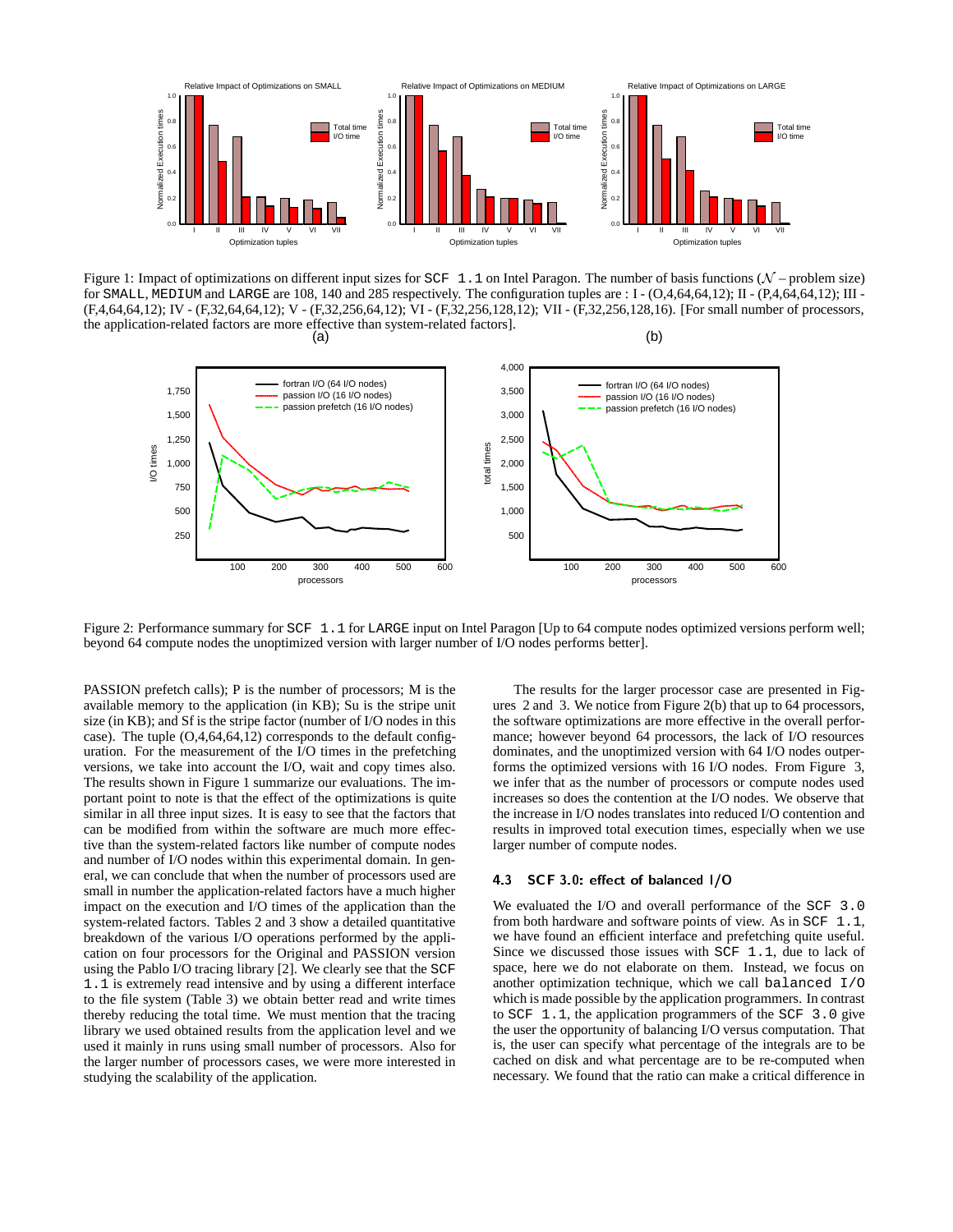

Figure 3: Effect of increasing the number of I/O nodes on SCF 1.1 on Intel Paragon.

the overall performance of the application. The problem, however, is that the best ratio is dependent on the input size. Therefore, it is almost impossible to make an educated guess beforehand.

Figure 4 shows the overall performance of the application on 16 and 64 I/O nodes respectively for different processor sizes and percentages of cached integrals. The first observation is that the number of I/O nodes is not very effective on the overall performance. The other two factors, however, namely the number of compute nodes and percentage of cached integrals do make a difference as shown in the figures. This is in contrast to SCF 1.1 where the number of I/O nodes is a critical factor. The reason is that, in SCF 3.0 I/O is not as dominant as in SCF 1.1. Another point to note is that changing the number of compute nodes makes a big difference, especially with the low percentages of cached data.

The capability of changing the percentage of the cached integrals presents the user with some opportunities. In order to improve the performance, either the number of processors or the percentage of the cached integrals can be increased. The choice depends on the availability of extra disk space versus additional number of compute nodes. For the platform (Intel Paragon) on which these experiments were conducted we found that increasing the percentage of integrals stored on the disk gave better performance. For example, when the percentage of integrals cached is around 90% or so, (for the 64 I/O nodes case), we found that even increasing the number of processors from 32 to 256, did not give any observable performance gain in the execution time. But if the disk space is limited and can only partially fit the integrals, then using larger number of processors to reduce the load of re-computation per processor is beneficial in decreasing the total execution times. From the results, we can conclude that for SCF 3.0, the amount of disk space available for caching is more important followed by the number of processors. Only in the event of the less disk space, increasing the number of processors would be desirable.

# 4.4 FFT: effect of layout optimization

Figure 5(a) shows the I/O times (in seconds) for three different versions of FFT application on the Intel Paragon: two versions of the original program with 2 and 4 I/O nodes, and an optimized version on 2 I/O nodes. The results show that the I/O performance of the unoptimized program is very poor. In the original unoptimized (2 I/O node case) version, the I/O time actually increases when we use more than 4 compute nodes. When we increase the number of I/O nodes to 4, the increase in the I/O time happens after 8 compute nodes. We note that this trend in the I/O time almost identically reflects on the total execution time (see Figure 5(b)). The reason for this is that the I/O time for this application constitutes 90%-95% of the execution time and therefore is the dominant factor in the overall behavior of the application.

The most costly operation in the 2-D out-of-core FFT is a 2- D out-of-core local transpose performed by each processor. In the original program, file layout for these two arrays is column-major. The transpose is performed by reading a rectangular chunk from one of the files, transposing it in the local memory, and writing it in the other file. Since both files are column-major, optimizing the block dimension for one array has a negative impact on I/O performance of the other array, resulting in poor I/O performance observed in Figure 5. On the other hand, if we store one of the arrays in row-major order the I/O performance of both the arrays improves. This is evident from Figure 5 where the optimized version of the program on two I/O nodes outperforms the unoptimized program on four I/O nodes for all processor sizes. For this example, within this experimental domain, we can conclude that the layout optimizations are very effective, and the optimized version outperforms the unoptimized version which uses more number of I/O nodes.

An important point about those types of layout optimizations is that they can sometimes be detected by parallelizing compilers by using suitable linear algebraic techniques. For example, reference [7] shows how the data layout optimizations can be automatized within a parallelizing compiler. The main idea is to choose the appropriate file layouts for disk-resident arrays referenced in an I/O intensive program. To achieve this goal, an optimizing compiler employs a suitable analysis to detect the access pattern of the individual loop nests in the program at compile-time, then depending on the collected information decides which layout to choose for each disk-resident array.

### 4.5 BTIO: effect of collective I/O

As mentioned earlier, the base version of the application uses MPI-2 I/O as a UNIX style interface and contains a lot of seek opera-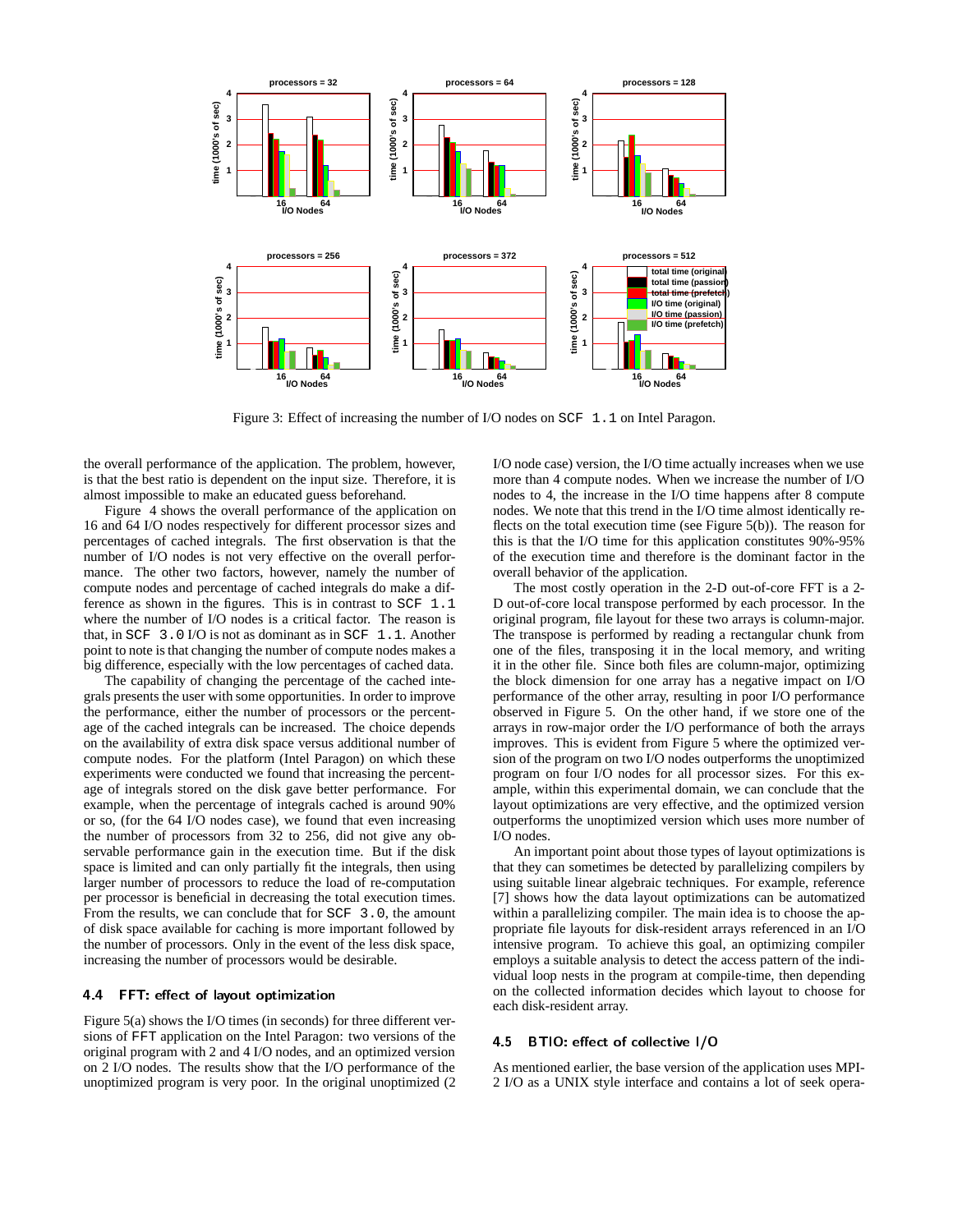

Figure 4: Performance of SCF 3.0 for different percentages of cached integrals for MEDIUM input on the Intel Paragon (a) with 16 I/O nodes and (b) with 64 I/O nodes [Note that for the full recompute version (0% cached), increasing the number of processors is very effective whereas for the full disk version (100% cached) increasing the number of processors does not make a significant difference].<br>(5)



Figure 5: Performance of FFT on Intel Paragon [1.5GB total I/O amount].

tions. The I/O performance of BTIO for the input Class A is shown in Figure 6(a) and the overall performance is shown in Figure 6(b), respectively. In contrast to FFT, BTIO is not as I/O dominant. From Figure 6(a), it is easy to see that the I/O time in the unoptimized program changes drastically with the increasing number of processors. This, in turn, causes a hump in the execution time when 36 processors are used. The main problem with this application is that each node performs its I/O independently from the others. For example, if a node needs 12 chunks of data, it will issue 12 separate I/O calls, one for each of the chunks. While this approach simplifies the programming, it incurs a substantial overhead, as the number of I/O calls is the dominant factor in the I/O time. This behavior was observed with other classes of inputs as well.

The reference [10] discuss a technique called *two-phase I/O* (a form of collective I/O) which means that each processor reads the portion of the disk data that is least costly for it; and then the processors use the available interconnection network to exchange the parts of the data so that each processor gets what it needs. Although this approach slightly increases the communication time of the program, it generally minimizes the number of I/O calls which in turn reduces the execution time significantly. In two-phase I/O, the processors cooperate in accessing the data on disks. The aim is to combine several I/O requests into fewer larger granularity requests, and reorder requests such that the file will be accessed in a close-sequential fashion. Additionally, the total I/O workload can be partitioned among the processors dynamically [10].

The optimized version of BTIO uses the two-phase I/O. The solution vector is completely described by using MPI data types. Figure 6(a) show that the I/O time is reduced significantly in the optimized version, and it does not behave unpredictably with the increasing number of compute nodes. The reason is that in the unoptimized program, increasing the number of compute nodes will decrease the volume of data processed by a processor; but, in general, does not change the number of I/O calls per processor. Consequently, the total number of I/O calls in the program increases substantially. On the other hand, in the optimized program, the increase in the number of I/O calls is equal to the increase in the number of processors as each processor issues a single I/O request from the application. The impact of the two-phase I/O in the overall performance is shown in Figure 6(b). As an example, with 36 and 64 processors, there is 46% and 49% reduction in the overall execution time respectively. Similar trend is observed in the Class B input and other inputs as well.

We also measure the I/O bandwidth of the original and the opti-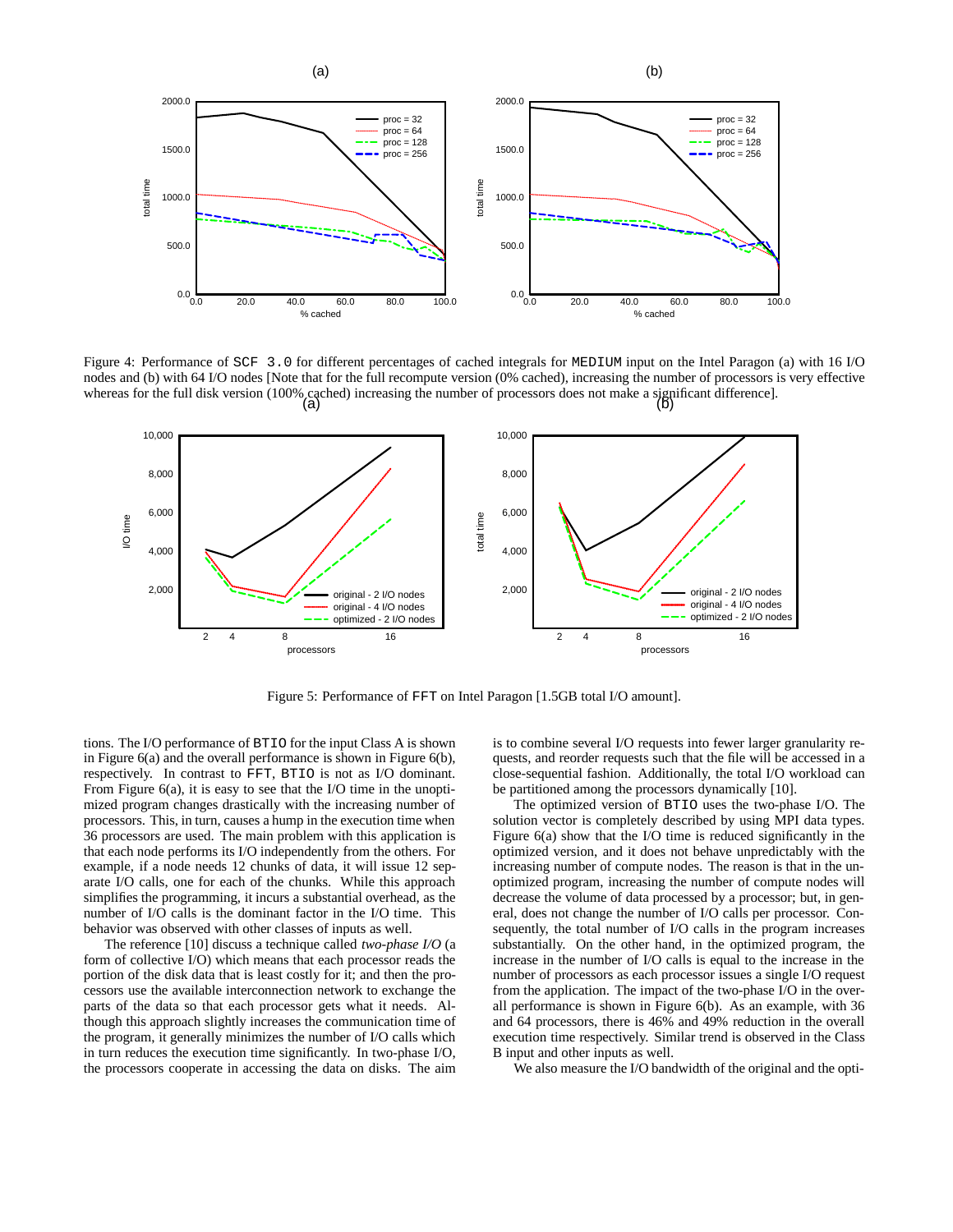

Figure 6: Performance of BTIO on IBM SP-2 for Class A input. (a) I/O time and (b) Total time. (408.9 MB total I/O amount)



Figure 7: I/O bandwidths of the original and optimized versions of BTIO on IBM SP-2 for Class A and Class B inputs

mized versions. The results are given in Figure 7 as bar charts. The I/O bandwidth of the original program is between 0.97 MB/sec and 1.5 MB/sec while the I/O bandwidth of the optimized version is between 6.6 MB/sec and 31.4 MB/sec. In summary, BTIO is an example of a class of I/O intensive programs whose the I/O performance can be improved by software optimizations, but since the I/O does not constitute a large bulk of the execution time, the impact of the optimizations on the overall performance is limited.

### 4.6 AST: effect of collective I/O

The results of astrophysics application for a reasonably large input array size of  $2K \times 2K$  elements is presented in the Table 4 for 16 and 64 I/O nodes on the Intel Paragon. As mentioned earlier, the astrophysics application performs I/O for data analysis, checkpointing and visualization purposes. At every dump point, data for the three purposes are written by the various processors onto one shared file. To be specific, the snapshots of the input array are written to disk at fixed dump points for check-pointing and data analysis. And data are also processed and written out for the purposes of visualization. We compare two different implementations of the code: (1) I/O done using the Chameleon library and (2) I/O done using a run-time system library performing two-phase I/O (which is a form of collective I/O: please refer to BTIO section of the paper for further details on two-phase I/O). We see a significant perfor-

| Num of procs |        | Unoptimized | Optimized |        |  |  |
|--------------|--------|-------------|-----------|--------|--|--|
|              | 16 I/O | 64 I/O      | 16 I/O    | 64 I/O |  |  |
|              | nodes  | nodes       | nodes     | nodes  |  |  |
| 16           | 2,557  | 2,546       | 428       | 399    |  |  |
| 32           | 1,203  | 1,199       | 100       | 97     |  |  |
| 64           | 638    | 628         | 76        | 69     |  |  |
| 128          | 385    | 369         | 86        |        |  |  |

mance improvement in the overall execution time in the optimized case due to huge reduction in the I/O time. The Chameleon library makes I/O in smaller non-contiguous chunks and also has a bottleneck of all I/O performed by a single node and this adds to the I/O time. Whereas the two-phase I/O approach eliminates small I/O requests by performing large chunks of sequential I/O. Therefore, in this application we see that this factor is more important (within our experimental domain) than increasing of the I/O nodes as shown in the Table 4.